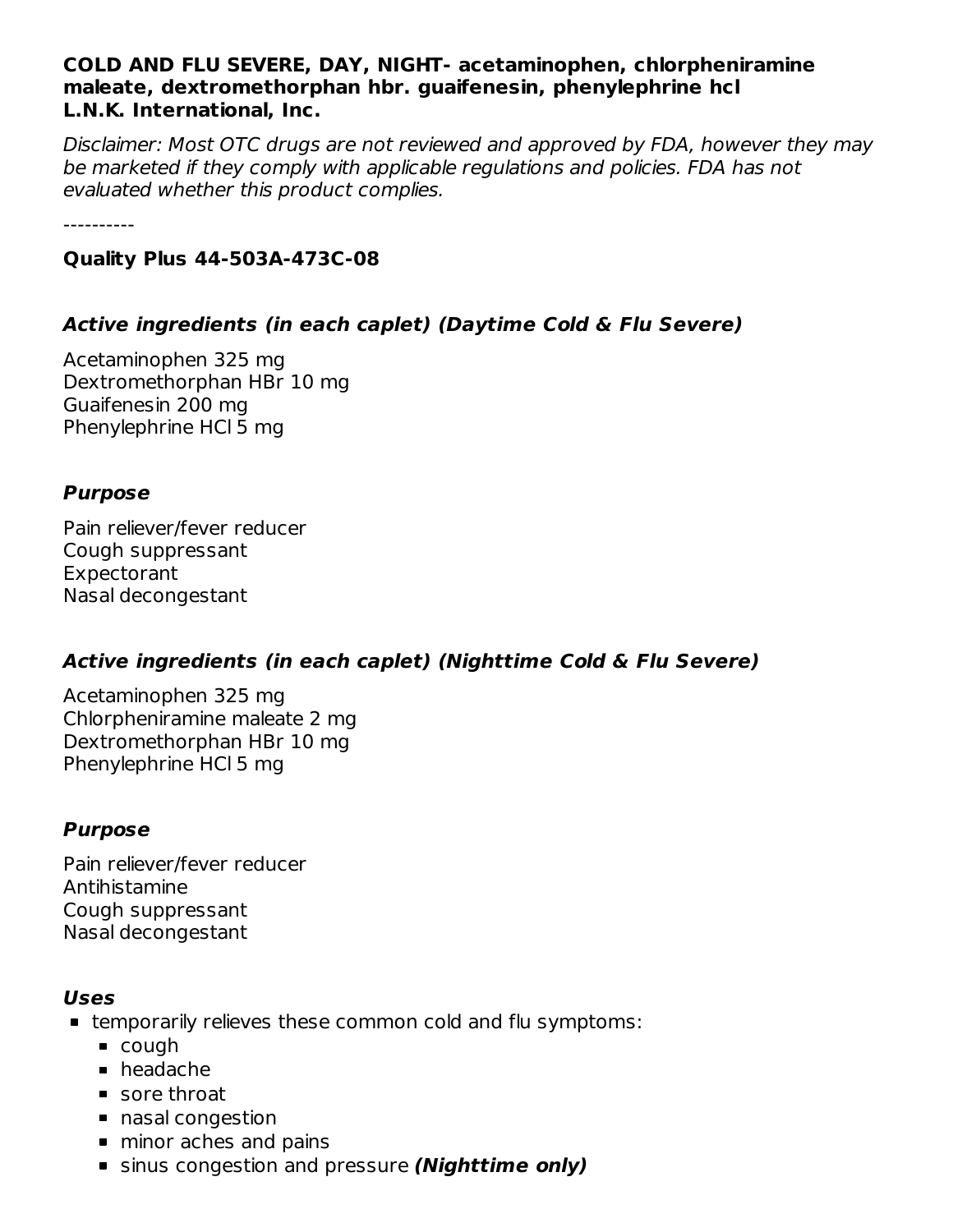- sneezing and runny nose **(Nighttime only)**
- helps loosen phlegm (mucus) and thin bronchial secretions to make coughs more productive **(Daytime only)**
- helps clear nasal passages **(Nighttime only)**
- **Example 1** relieves cough to help you sleep **(Nighttime only)**
- **temporarily reduces fever**

# **Warnings**

**Liver warning:** This product contains acetaminophen. Severe liver damage may occur if you take

- more than 4,000 mg of acetaminophen in 24 hours
- with other drugs containing acetaminophen
- 3 or more alcoholic drinks every day while using this product

**Allergy alert:** Acetaminophen may cause severe skin reactions. Symptoms may include:

- **skin reddening**
- **•** blisters
- $rac{1}{2}$  rash

If a skin reaction occurs, stop use and seek medical help right away.

**Sore throat warning:** If sore throat is severe, persists for more than 2 days, is accompanied or followed by fever, headache, rash, nausea, or vomiting, consult a doctor promptly.

# **Do not use**

- with any other drug containing acetaminophen (prescription or nonprescription). If you are not sure whether a drug contains acetaminophen, ask a doctor or pharmacist.
- if you are now taking a prescription monoamine oxidase inhibitor (MAOI) (certain drugs for depression, psychiatric or emotional conditions, or Parkinson's disease), or for 2 weeks after stopping the MAOI drug. If you do not know if your prescription drug contains an MAOI, ask a doctor or pharmacist before taking this product.
- **If you have ever had an allergic reaction to this product or any of its ingredients**

# **Ask a doctor before use if you have**

- high blood pressure
- liver disease
- diabetes
- **thyroid disease**
- **heart disease**
- glaucoma **(Nighttime only)**
- cough that occurs with too much phlegm (mucus)
- difficulty in urination due to enlargement of the prostate gland
- persistent or chronic cough such as occurs with smoking, asthma, chronic bronchitis, or emphysema
- a breathing problem such as emphysema or chronic bronchitis **(Nighttime only)**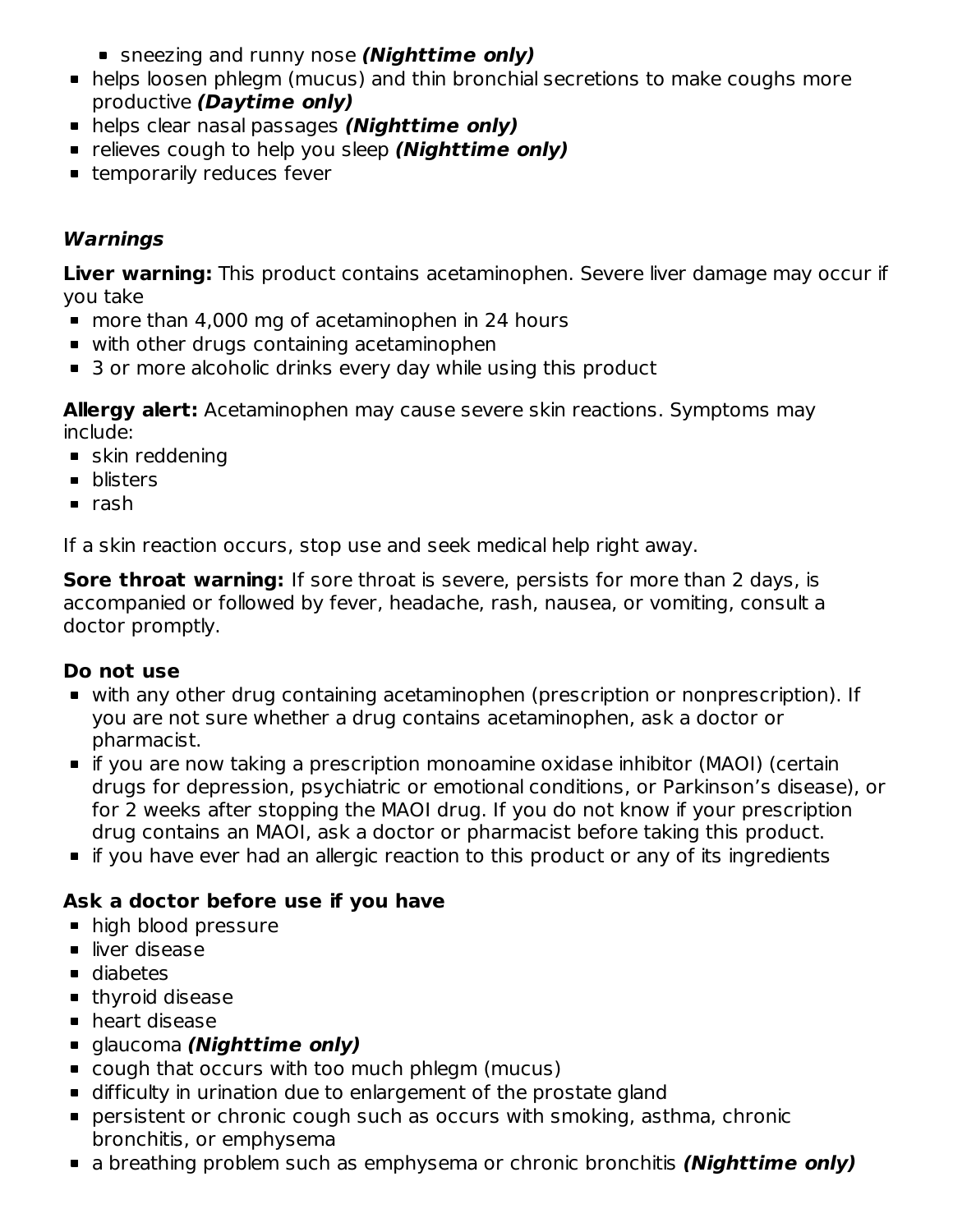# **Ask a doctor or pharmacist before use if you are**

- **taking the blood thinning drug warfarin**
- taking sedatives or tranquilizers **(Nighttime only)**

#### **When using this product**

- **do not exceed recommended dosage**
- excitability may occur, especially in children **(Nighttime only)**
- marked drowsiness may occur **(Nighttime only)**
- avoid alcoholic beverages **(Nighttime only)**
- use caution when driving a motor vehicle or operating machinery **(Nighttime only)**
- alcohol, sedatives, and tranquilizers may increase drowsiness **(Nighttime only)**

#### **Stop use and ask a doctor if**

- nervousness, dizziness, or sleeplessness occur
- pain, nasal congestion, or cough gets worse or lasts more than 7 days
- new symptoms occur
- **F** fever gets worse or lasts more than 3 days
- **•** redness or swelling is present
- cough comes back or occurs with rash or headache that lasts.These could be signs of a serious condition.

#### **If pregnant or breast-feeding,**

ask a health professional before use.

#### **Keep out of reach of children.**

In case of accidental overdose, get medical help or contact a Poison Control Center right away. Prompt medical attention is critical for adults as well as for children even if you do not notice any signs or symptoms.

#### **Read each section carefully. Do not take DAYTIME and NIGHTTIME products at the same time.**

#### **Directions**

- **do not take more than directed**
- adults and children 12 years and over
	- $\blacksquare$  take 2 caplets every 4 hours
	- swallow whole do not crush, chew, or dissolve
	- do not take more than 10 caplets in 24 hours
- children under 12 years: ask a doctor

#### **Other information**

- **TAMPER EVIDENT: DO NOT USE IF OUTER PACKAGE IS OPENED OR BLISTER IS TORN OR BROKEN**
- store at 25°C (77°F); excursions permitted between 15°-30°C (59°-86°F)
- see end flap for expiration date and lot number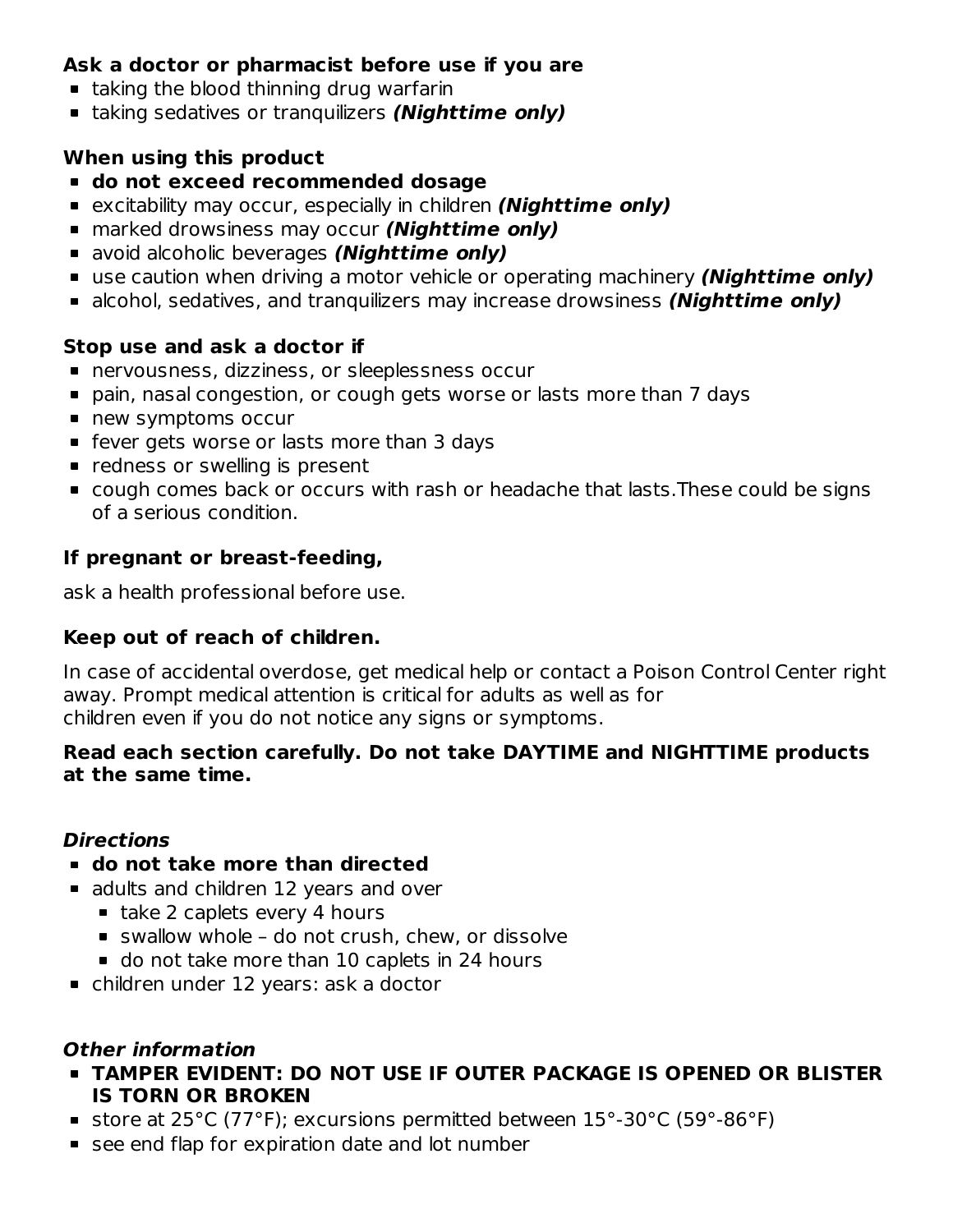#### **Inactive ingredients (Daytime only)**

corn starch, crospovidone, D&C yellow #10 aluminum lake, flavor, magnesium stearate, maltodextrin, microcrystalline cellulose, polyethylene glycol, polyvinyl alcohol, povidone, silicon dioxide, sodium starch glycolate, stearic acid, sucralose, talc, titanium dioxide

# **Inactive ingredients (Nighttime only)**

corn starch, crospovidone, FD&C blue #1 aluminum lake, FD&C blue #2 aluminum lake, flavor, magnesium stearate, microcrystalline cellulose, polyethylene glycol, polyvinyl alcohol, povidone, silicon dioxide, sodium starch glycolate, stearic acid, sucralose, talc, titanium dioxide

#### **Questions or comments?**

**1-800-426-9391**

#### **Principal display panel**

#### **QUALITY PLUS**

NDC 50844-547-08

\*Compare to active ingredients in Tylenol® COLD + FLU SEVERE DAY & NIGHT

#### **SEVERE COLD & FLU**

#### **DAY**

**Acetaminophen,** Dextromethorphan HBr, **Guaifenesin** Phenylephrine HCl

PAIN RELIEVER/ FEVER REDUCER, COUGH SUPPRESSANT, EXPECTORANT, NASAL DECONGESTANT

ACTUAL **SIZE** 

**16 Caplets**

**NIGHT Acetaminophen,** Chlorpheniramine maleate, Dextromethorphan HBr,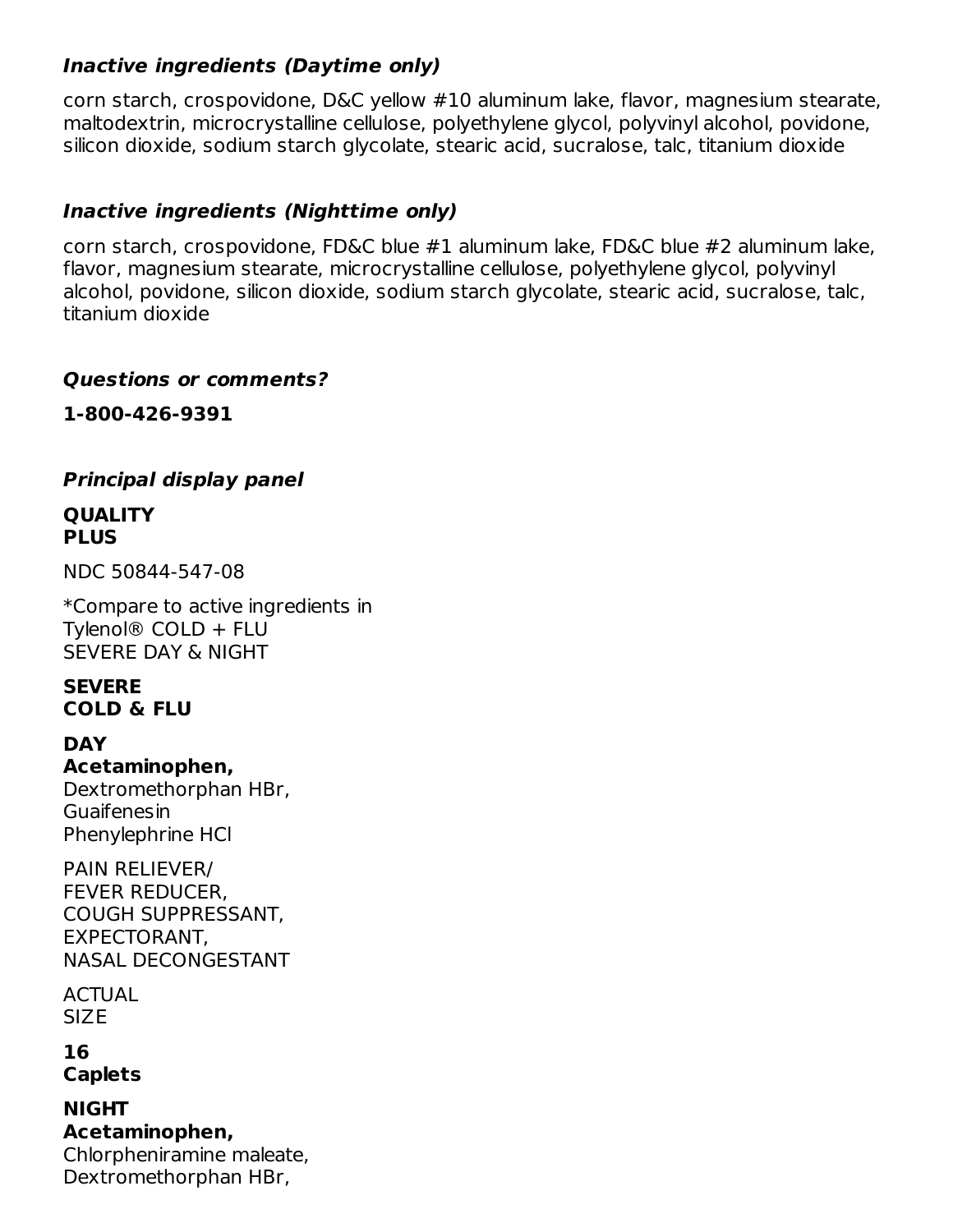Phenylephrine HCl

PAIN RELIEVER/ FEVER REDUCER, ANTIHISTAMINE, COUGH SUPPRESSANT, NASAL DECONGESTANT

**ACTUAL** SIZE

**8 Caplets**

**24 Total Caplets**

#### **TAMPER EVIDENT: DO NOT USE IF PACKAGE IS OPENED OR IF BLISTER UNIT IS TORN, BROKEN OR SHOWS ANY SIGNS OF TAMPERING**

\*This product is not manufactured or distributed by Johnson & Johnson Corporation, owner of the registered trademark Tylenol® COLD + FLU SEVERE DAY & NIGHT.

50844 ORG071850347308

#### **PARENTS: Learn About Teen Medicine Abuse www.StopMedicineAbuse.org**

Distributed by **LNK INTERNATIONAL, INC.** 60 Arkay Drive Hauppauge, NY 11788 USA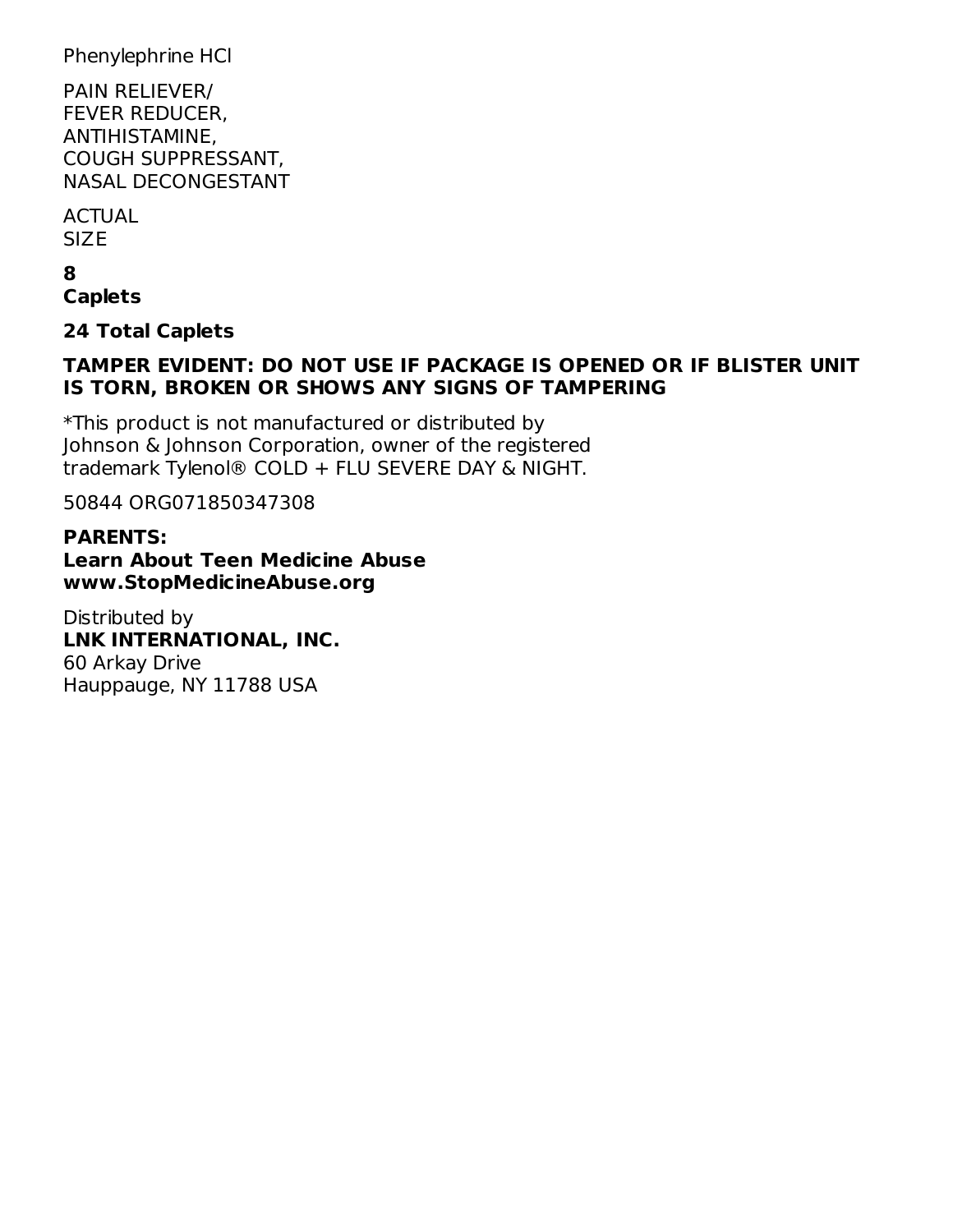

**Quality Plus 44-503A473C-08**

# **COLD AND FLU SEVERE, DAY, NIGHT** acetaminophen, chlorpheniramine maleate, dextromethorphan hbr. guaifenesin, phenylephrine hcl kit

#### **Product Information**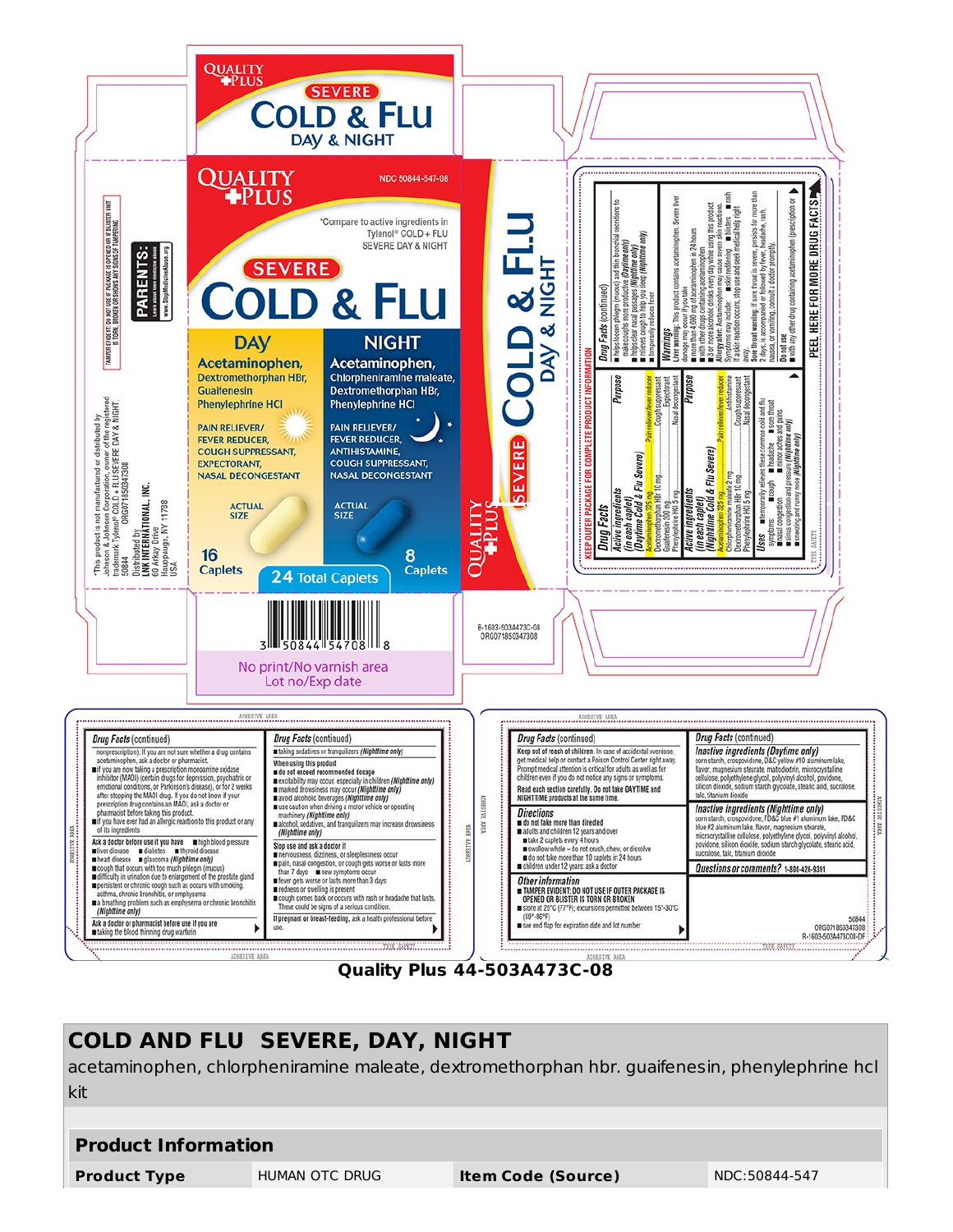| <b>Packaging</b> |                                                   |                                                                                                                               |    |                                                  |                                       |  |                              |  |  |
|------------------|---------------------------------------------------|-------------------------------------------------------------------------------------------------------------------------------|----|--------------------------------------------------|---------------------------------------|--|------------------------------|--|--|
| #                | <b>Item Code</b>                                  | <b>Package Description</b>                                                                                                    |    |                                                  | <b>Marketing Start</b><br><b>Date</b> |  | <b>Marketing End</b><br>Date |  |  |
| $\mathbf{1}$     | 08                                                | NDC:50844-547- 1 in 1 CARTON; Type 0: Not a Combination<br>Product                                                            |    | 07/15/2021                                       |                                       |  |                              |  |  |
|                  |                                                   |                                                                                                                               |    |                                                  |                                       |  |                              |  |  |
|                  |                                                   |                                                                                                                               |    |                                                  |                                       |  |                              |  |  |
|                  | <b>Quantity of Parts</b>                          |                                                                                                                               |    |                                                  |                                       |  |                              |  |  |
|                  | Part #                                            | <b>Package Quantity</b>                                                                                                       |    |                                                  | <b>Total Product Quantity</b>         |  |                              |  |  |
|                  | Part 1<br><b>2 BLISTER PACK</b>                   |                                                                                                                               | 16 |                                                  |                                       |  |                              |  |  |
|                  | Part 2<br>1 BLISTER PACK                          |                                                                                                                               | 8  |                                                  |                                       |  |                              |  |  |
|                  |                                                   |                                                                                                                               |    |                                                  |                                       |  |                              |  |  |
|                  | Part 1 of 2                                       |                                                                                                                               |    |                                                  |                                       |  |                              |  |  |
|                  |                                                   | <b>COLD AND FLU SEVERE DAY</b>                                                                                                |    |                                                  |                                       |  |                              |  |  |
|                  |                                                   | acetaminophen, dextromethorphan hbr, guaifenesin, phenylephrine hcl tablet, film coated                                       |    |                                                  |                                       |  |                              |  |  |
|                  |                                                   |                                                                                                                               |    |                                                  |                                       |  |                              |  |  |
|                  |                                                   |                                                                                                                               |    |                                                  |                                       |  |                              |  |  |
|                  | <b>Product Information</b>                        |                                                                                                                               |    |                                                  |                                       |  |                              |  |  |
|                  |                                                   |                                                                                                                               |    |                                                  |                                       |  |                              |  |  |
|                  | <b>Route of Administration</b>                    | ORAL                                                                                                                          |    |                                                  |                                       |  |                              |  |  |
|                  |                                                   |                                                                                                                               |    |                                                  |                                       |  |                              |  |  |
|                  |                                                   |                                                                                                                               |    |                                                  |                                       |  |                              |  |  |
|                  |                                                   | <b>Active Ingredient/Active Moiety</b>                                                                                        |    |                                                  |                                       |  |                              |  |  |
|                  |                                                   | <b>Ingredient Name</b>                                                                                                        |    | <b>Basis of Strength</b><br><b>ACETAMINOPHEN</b> |                                       |  | <b>Strength</b>              |  |  |
|                  |                                                   | ACETAMINOPHEN (UNII: 36209ITL9D) (ACETAMINOPHEN - UNII:36209ITL9D)<br><b>DEXTROMETHORPHAN HYDROBROMIDE (UNII: 9D2RTI9KYH)</b> |    | DEXTROMETHORPHAN                                 |                                       |  | 325 mg                       |  |  |
|                  |                                                   | (DEXTROMETHORPHAN - UNII:7355X3ROTS)                                                                                          |    | <b>HYDROBROMIDE</b>                              |                                       |  | 10 <sub>mg</sub>             |  |  |
|                  |                                                   | GUAIFENESIN (UNII: 495W7451VQ) (GUAIFENESIN - UNII:495W7451VQ)                                                                |    |                                                  | <b>GUAIFENESIN</b>                    |  | 200 mg                       |  |  |
|                  | UNII: 1WS 297W6MV)                                | PHENYLEPHRINE HYDROCHLORIDE (UNII: 04JA59TNSJ) (PHENYLEPHRINE -                                                               |    | PHENYLEPHRINE<br><b>HYDROCHLORIDE</b>            |                                       |  | 5 <sub>mg</sub>              |  |  |
|                  |                                                   |                                                                                                                               |    |                                                  |                                       |  |                              |  |  |
|                  |                                                   |                                                                                                                               |    |                                                  |                                       |  |                              |  |  |
|                  | <b>Inactive Ingredients</b>                       |                                                                                                                               |    |                                                  |                                       |  |                              |  |  |
|                  |                                                   | <b>Ingredient Name</b>                                                                                                        |    |                                                  |                                       |  | <b>Strength</b>              |  |  |
|                  | <b>STARCH, CORN (UNII: O8232NY3SJ)</b>            |                                                                                                                               |    |                                                  |                                       |  |                              |  |  |
|                  |                                                   | CROSPOVIDONE (UNII: 2S7830E561)                                                                                               |    |                                                  |                                       |  |                              |  |  |
|                  |                                                   | D&C YELLOW NO. 10 ALUMINUM LAKE (UNII: CQ3XH3DET6)                                                                            |    |                                                  |                                       |  |                              |  |  |
|                  |                                                   | MAGNESIUM STEARATE (UNII: 70097M6I30)                                                                                         |    |                                                  |                                       |  |                              |  |  |
|                  | <b>MALTODEXTRIN (UNII: 7CVR7L4A2D)</b>            |                                                                                                                               |    |                                                  |                                       |  |                              |  |  |
|                  |                                                   | MICROCRYSTALLINE CELLULOSE (UNII: OP1R32D61U)                                                                                 |    |                                                  |                                       |  |                              |  |  |
|                  |                                                   | POLYETHYLENE GLYCOL, UNSPECIFIED (UNII: 3WQ0SDWLA)                                                                            |    |                                                  |                                       |  |                              |  |  |
|                  | POLYVINYL ALCOHOL, UNSPECIFIED (UNII: 532B59J990) |                                                                                                                               |    |                                                  |                                       |  |                              |  |  |
|                  | POVIDONE (UNII: FZ989GH94E)                       |                                                                                                                               |    |                                                  |                                       |  |                              |  |  |
|                  |                                                   | <b>SILICON DIOXIDE (UNII: ETJ7Z6XBU4)</b>                                                                                     |    |                                                  |                                       |  |                              |  |  |
|                  |                                                   | SODIUM STARCH GLYCOLATE TYPE A POTATO (UNII: 5856J3G2A2)                                                                      |    |                                                  |                                       |  |                              |  |  |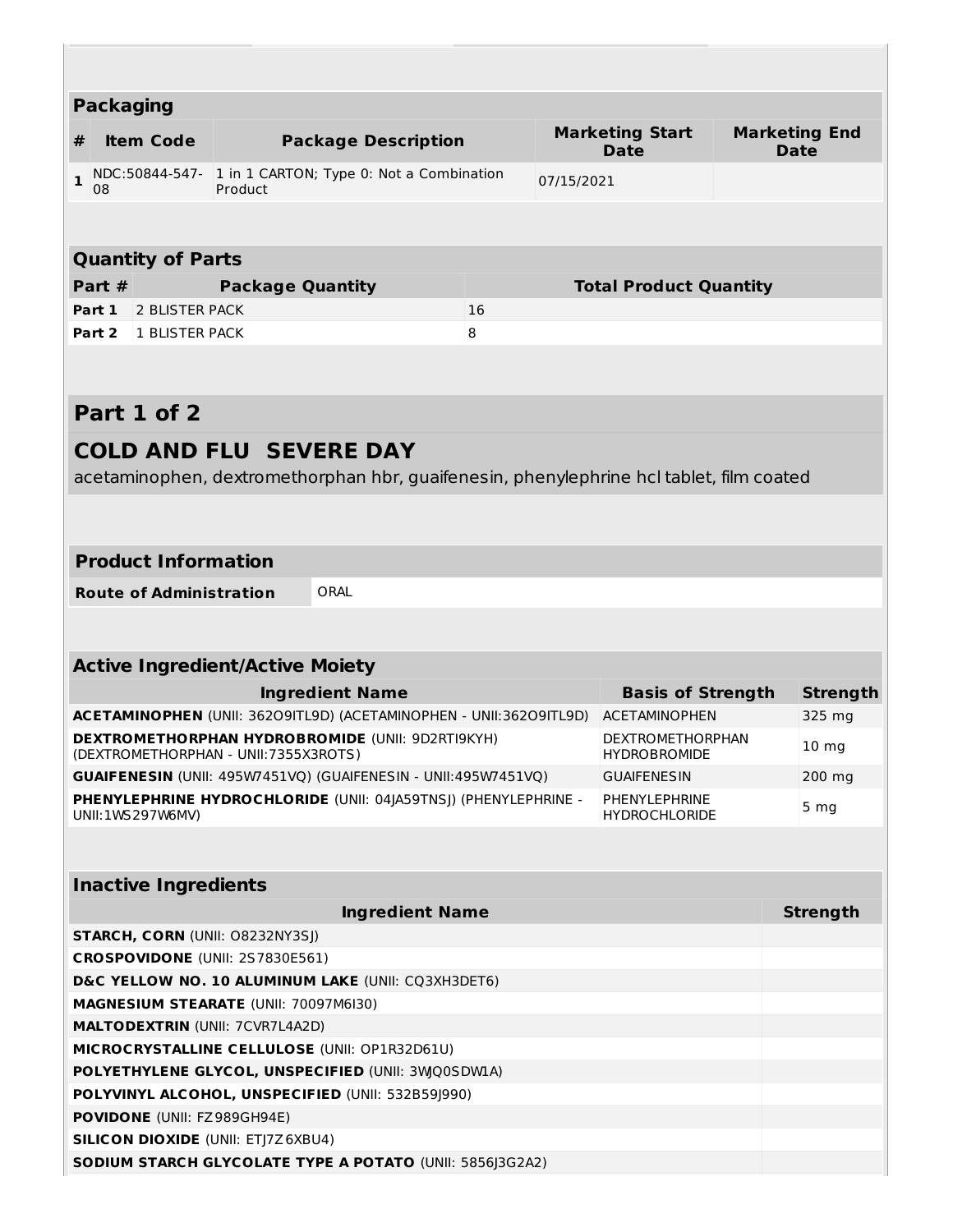| <b>STEARIC ACID (UNII: 4ELV7Z65AP)</b>                                                                          |         |         |                                                           |                                                                                               |  |                                                |          |                              |  |
|-----------------------------------------------------------------------------------------------------------------|---------|---------|-----------------------------------------------------------|-----------------------------------------------------------------------------------------------|--|------------------------------------------------|----------|------------------------------|--|
| <b>SUCRALOSE (UNII: 96K6UQ3ZD4)</b>                                                                             |         |         |                                                           |                                                                                               |  |                                                |          |                              |  |
| TALC (UNII: 7SEV7J4R1U)                                                                                         |         |         |                                                           |                                                                                               |  |                                                |          |                              |  |
| TITANIUM DIOXIDE (UNII: 15FIX9V2JP)                                                                             |         |         |                                                           |                                                                                               |  |                                                |          |                              |  |
|                                                                                                                 |         |         |                                                           |                                                                                               |  |                                                |          |                              |  |
| <b>Product Characteristics</b>                                                                                  |         |         |                                                           |                                                                                               |  |                                                |          |                              |  |
| Color                                                                                                           |         |         | yellow                                                    | <b>Score</b>                                                                                  |  |                                                | no score |                              |  |
| <b>Shape</b>                                                                                                    |         |         | <b>OVAL</b>                                               | <b>Size</b>                                                                                   |  | 19 <sub>mm</sub>                               |          |                              |  |
| Flavor                                                                                                          |         |         | <b>MINT</b>                                               | <b>Imprint Code</b>                                                                           |  |                                                | 44;503   |                              |  |
| <b>Contains</b>                                                                                                 |         |         |                                                           |                                                                                               |  |                                                |          |                              |  |
|                                                                                                                 |         |         |                                                           |                                                                                               |  |                                                |          |                              |  |
| <b>Packaging</b>                                                                                                |         |         |                                                           |                                                                                               |  |                                                |          |                              |  |
| <b>Item</b><br>#                                                                                                |         |         | <b>Package Description</b>                                |                                                                                               |  | <b>Marketing Start</b>                         |          | <b>Marketing End</b>         |  |
| Code                                                                                                            |         |         |                                                           |                                                                                               |  | <b>Date</b>                                    |          | <b>Date</b>                  |  |
| $\mathbf{1}$                                                                                                    | Product |         | 8 in 1 BLISTER PACK; Type 0: Not a Combination            |                                                                                               |  |                                                |          |                              |  |
|                                                                                                                 |         |         |                                                           |                                                                                               |  |                                                |          |                              |  |
|                                                                                                                 |         |         |                                                           |                                                                                               |  |                                                |          |                              |  |
| <b>Marketing Information</b>                                                                                    |         |         |                                                           |                                                                                               |  |                                                |          |                              |  |
| <b>Marketing</b><br><b>Category</b>                                                                             |         |         | <b>Application Number or Monograph</b><br><b>Citation</b> |                                                                                               |  | <b>Marketing Start</b><br><b>Date</b>          |          | <b>Marketing End</b><br>Date |  |
| OTC monograph final                                                                                             |         | part341 |                                                           |                                                                                               |  | 07/15/2021                                     |          |                              |  |
|                                                                                                                 |         |         |                                                           |                                                                                               |  |                                                |          |                              |  |
|                                                                                                                 |         |         |                                                           |                                                                                               |  |                                                |          |                              |  |
| Part 2 of 2                                                                                                     |         |         |                                                           |                                                                                               |  |                                                |          |                              |  |
|                                                                                                                 |         |         | <b>COLD AND FLU SEVERE NIGHT</b>                          |                                                                                               |  |                                                |          |                              |  |
|                                                                                                                 |         |         |                                                           | acetaminophen, chlorpheniramine maleate, dextromethorphan hbr, phenylephrine hcl tablet, film |  |                                                |          |                              |  |
| coated                                                                                                          |         |         |                                                           |                                                                                               |  |                                                |          |                              |  |
|                                                                                                                 |         |         |                                                           |                                                                                               |  |                                                |          |                              |  |
|                                                                                                                 |         |         |                                                           |                                                                                               |  |                                                |          |                              |  |
| <b>Product Information</b>                                                                                      |         |         |                                                           |                                                                                               |  |                                                |          |                              |  |
| ORAL<br><b>Route of Administration</b>                                                                          |         |         |                                                           |                                                                                               |  |                                                |          |                              |  |
|                                                                                                                 |         |         |                                                           |                                                                                               |  |                                                |          |                              |  |
|                                                                                                                 |         |         |                                                           |                                                                                               |  |                                                |          |                              |  |
| <b>Active Ingredient/Active Moiety</b><br><b>Ingredient Name</b><br><b>Basis of Strength</b><br><b>Strength</b> |         |         |                                                           |                                                                                               |  |                                                |          |                              |  |
|                                                                                                                 |         |         |                                                           | ACETAMINOPHEN (UNII: 36209ITL9D) (ACETAMINOPHEN - UNII:36209ITL9D)                            |  | <b>ACETAMINOPHEN</b>                           |          | 325 mg                       |  |
| UNII:3U6IO1965U)                                                                                                |         |         |                                                           | CHLORPHENIRAMINE MALEATE (UNII: V1Q0090J9Z) (CHLORPHENIRAMINE -                               |  | <b>CHLORPHENIRAMINE</b><br><b>MALEATE</b>      |          | 2 <sub>mg</sub>              |  |
| (DEXTROMETHORPHAN - UNII:7355X3ROTS)                                                                            |         |         | <b>DEXTROMETHORPHAN HYDROBROMIDE (UNII: 9D2RTI9KYH)</b>   |                                                                                               |  | <b>DEXTROMETHORPHAN</b><br><b>HYDROBROMIDE</b> |          | 10 <sub>mg</sub>             |  |
| UNII:1WS297W6MV)                                                                                                |         |         |                                                           | PHENYLEPHRINE HYDROCHLORIDE (UNII: 04JA59TNSJ) (PHENYLEPHRINE -                               |  | <b>PHENYLEPHRINE</b><br><b>HYDROCHLORIDE</b>   |          | 5 <sub>mg</sub>              |  |
|                                                                                                                 |         |         |                                                           |                                                                                               |  |                                                |          |                              |  |
|                                                                                                                 |         |         |                                                           |                                                                                               |  |                                                |          |                              |  |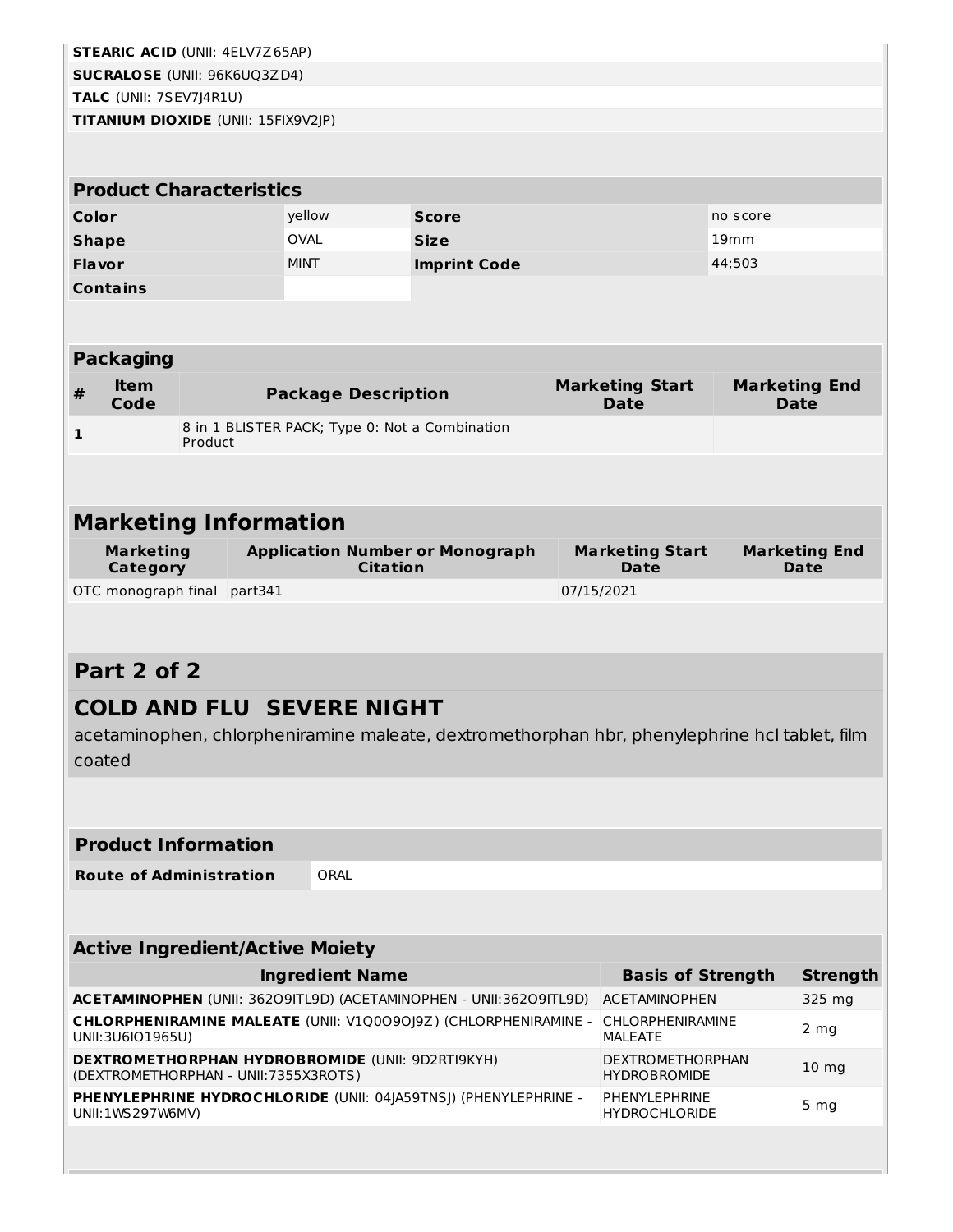| <b>Inactive Ingredients</b>                        |                                           |         |                            |                                                          |                                |                  |                              |  |
|----------------------------------------------------|-------------------------------------------|---------|----------------------------|----------------------------------------------------------|--------------------------------|------------------|------------------------------|--|
| <b>Ingredient Name</b>                             |                                           |         |                            |                                                          |                                |                  |                              |  |
|                                                    | <b>STARCH, CORN (UNII: O8232NY3SJ)</b>    |         |                            |                                                          |                                |                  |                              |  |
| POVIDONE (UNII: FZ989GH94E)                        |                                           |         |                            |                                                          |                                |                  |                              |  |
| FD&C BLUE NO. 1 ALUMINUM LAKE (UNII: J9EQA3S2JM)   |                                           |         |                            |                                                          |                                |                  |                              |  |
| FD&C BLUE NO. 2--ALUMINUM LAKE (UNII: 4AQJ3LG584)  |                                           |         |                            |                                                          |                                |                  |                              |  |
| MAGNESIUM STEARATE (UNII: 70097M6I30)              |                                           |         |                            |                                                          |                                |                  |                              |  |
| MICROCRYSTALLINE CELLULOSE (UNII: OP1R32D61U)      |                                           |         |                            |                                                          |                                |                  |                              |  |
| POLYETHYLENE GLYCOL, UNSPECIFIED (UNII: 3WQ0SDW1A) |                                           |         |                            |                                                          |                                |                  |                              |  |
| POLYVINYL ALCOHOL, UNSPECIFIED (UNII: 532B59J990)  |                                           |         |                            |                                                          |                                |                  |                              |  |
| CROSPOVIDONE (UNII: 2S7830E561)                    |                                           |         |                            |                                                          |                                |                  |                              |  |
|                                                    | <b>SILICON DIOXIDE (UNII: ETJ7Z6XBU4)</b> |         |                            |                                                          |                                |                  |                              |  |
|                                                    |                                           |         |                            | SODIUM STARCH GLYCOLATE TYPE A POTATO (UNII: 5856J3G2A2) |                                |                  |                              |  |
| <b>STEARIC ACID (UNII: 4ELV7Z65AP)</b>             |                                           |         |                            |                                                          |                                |                  |                              |  |
| <b>SUCRALOSE (UNII: 96K6UQ3ZD4)</b>                |                                           |         |                            |                                                          |                                |                  |                              |  |
| TALC (UNII: 7SEV7J4R1U)                            |                                           |         |                            |                                                          |                                |                  |                              |  |
| TITANIUM DIOXIDE (UNII: 15FIX9V2JP)                |                                           |         |                            |                                                          |                                |                  |                              |  |
|                                                    |                                           |         |                            |                                                          |                                |                  |                              |  |
|                                                    |                                           |         |                            |                                                          |                                |                  |                              |  |
| <b>Product Characteristics</b>                     |                                           |         |                            |                                                          |                                |                  |                              |  |
| Color                                              |                                           |         | blue                       | <b>Score</b>                                             |                                | no score         |                              |  |
| <b>Shape</b>                                       |                                           |         | <b>OVAL</b>                | <b>Size</b>                                              |                                | 17 <sub>mm</sub> |                              |  |
| Flavor                                             |                                           |         | <b>MINT</b>                | <b>Imprint Code</b><br>44;473                            |                                |                  |                              |  |
| <b>Contains</b>                                    |                                           |         |                            |                                                          |                                |                  |                              |  |
|                                                    |                                           |         |                            |                                                          |                                |                  |                              |  |
|                                                    |                                           |         |                            |                                                          |                                |                  |                              |  |
| <b>Packaging</b>                                   |                                           |         |                            |                                                          |                                |                  |                              |  |
| <b>Item</b><br>#                                   |                                           |         | <b>Package Description</b> |                                                          | <b>Marketing Start</b>         |                  | <b>Marketing End</b>         |  |
| Code                                               |                                           |         |                            |                                                          | <b>Date</b>                    |                  | Date                         |  |
| 1                                                  | Product                                   |         |                            | 8 in 1 BLISTER PACK; Type 0: Not a Combination           |                                |                  |                              |  |
|                                                    |                                           |         |                            |                                                          |                                |                  |                              |  |
|                                                    |                                           |         |                            |                                                          |                                |                  |                              |  |
|                                                    | <b>Marketing Information</b>              |         |                            |                                                          |                                |                  |                              |  |
|                                                    |                                           |         |                            |                                                          |                                |                  |                              |  |
| <b>Marketing</b><br><b>Category</b>                |                                           |         | <b>Citation</b>            | <b>Application Number or Monograph</b>                   | <b>Marketing Start</b><br>Date |                  | <b>Marketing End</b><br>Date |  |
| OTC monograph final                                |                                           | part341 |                            |                                                          | 07/15/2021                     |                  |                              |  |
|                                                    |                                           |         |                            |                                                          |                                |                  |                              |  |
|                                                    |                                           |         |                            |                                                          |                                |                  |                              |  |
|                                                    |                                           |         |                            |                                                          |                                |                  |                              |  |
| <b>Marketing Information</b>                       |                                           |         |                            |                                                          |                                |                  |                              |  |
| <b>Marketing</b>                                   |                                           |         |                            | <b>Application Number or Monograph</b>                   | <b>Marketing Start</b>         |                  | <b>Marketing End</b>         |  |
| <b>Category</b>                                    |                                           |         | <b>Citation</b>            |                                                          | Date                           |                  | Date                         |  |
| OTC monograph final                                |                                           | part341 |                            |                                                          | 07/15/2021                     |                  |                              |  |
|                                                    |                                           |         |                            |                                                          |                                |                  |                              |  |

**Labeler -** L.N.K. International, Inc. (038154464)

# **Establishment**